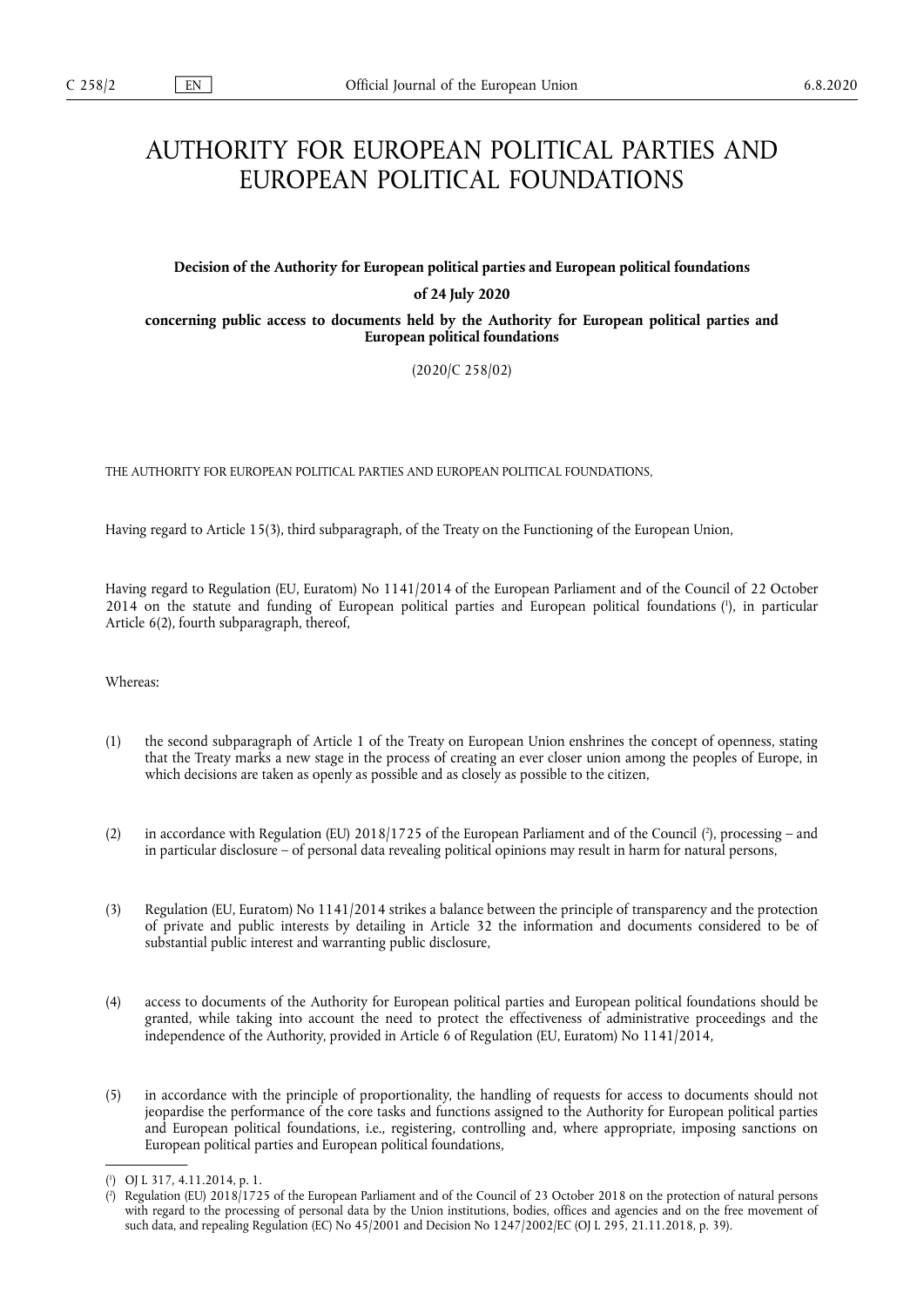HEREBY ADOPTS THIS DECISION

## *Article 1*

## **Purpose**

The purpose of this Decision is to define the conditions, limits and procedures under which the Authority for European political parties and European political foundations (the 'Authority') shall give public access to documents which it holds.

#### *Article 2*

## **Beneficiaries and scope**

1. Any citizen of the European Union and any natural or legal person residing or having its registered office in a Member State has a right of access to the documents of the Authority subject to the conditions laid down in this Decision.

2. The Authority may, subject to the same conditions, grant access to those documents to any natural or legal person not residing or having its registered office in a Member State.

3. This Decision shall apply to all documents held by the Authority, that is to say, documents drawn up or received by it and in its possession.

#### *Article 3*

#### **Exceptions**

1. The Authority shall refuse access to a document where disclosure would undermine the protection of:

- (a) the public interest as regards: public security, defence and military matters, international relations, the financial, monetary or economic policy of the Union or a Member State;
- (b) privacy and integrity of the individual, in particular in accordance with Union legislation regarding the protection of personal data; and
- (c) the confidentiality of information that is protected as such under Union law.
- 2. The Authority shall refuse access to a document where disclosure would undermine:
- (a) the protection of commercial or financial interests of a natural or legal person, including intellectual property;
- (b) court proceedings and/or legal advice; and
- (c) the purpose of inspections, investigations and audits.

3. Access to a document drawn up for internal use or received by the Authority, which relates to a matter where a decision has not been taken, shall be refused if disclosure of that document would undermine the Authority's decision making process.

Access to a document containing opinions for internal use as part of deliberations and preliminary consultations carried out within the Authority, or outside of it if the Authority participated in them, in particular for exchanges of views between the Authority and the European Parliament, the Council and the Commission, the National Contact Points, or the Committee of independent eminent persons, shall be refused even after a decision has been taken if disclosure of the document would undermine the Authority's decision making process.

4. The Authority shall refuse access to a document where disclosure would undermine compliance by European political parties and European political foundations with the obligations laid down in Regulation (EU, Euratom) No 1141/2014, or the Authority's ability to carry out its control activities.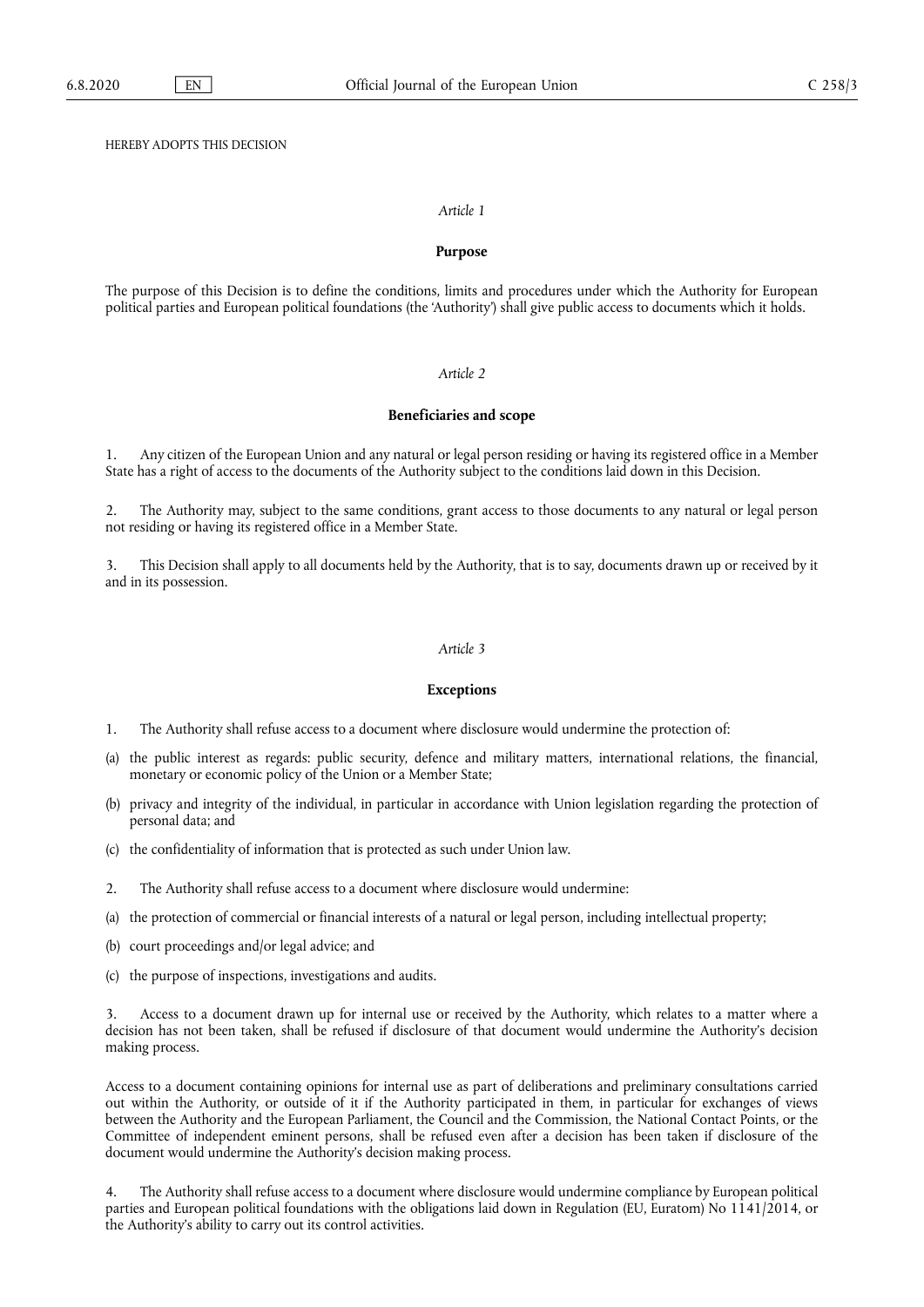5. If only parts of the requested document are covered by any of the exceptions in this Article, the remaining parts of the documents shall be released.

6. In the case of paragraphs 2–4 above, access shall nevertheless be granted wholly or partially, if an overriding public interest in disclosure exists.

7. If the application concerns a document held by the Authority but of which the Authority is not the author, the Authority shall confirm receipt of the application and supply the name of the person, institution or body to whom the application must be addressed.

## *Article 4*

## **Submission of initial applications**

1. Applications for access to a document of the Authority must be made in writing, either in hard copy or electronically, in any of the official languages of the Union.

2. The applicant is not obliged to state reasons for the application, but shall be requested at the time of making the application to provide information such as name, address and, where applicable, function.

3. Applications shall be made in a sufficiently precise manner and shall clearly identify the document requested.

4. If an application is not sufficiently precise, the Authority shall ask the applicant to clarify the application and shall assist the applicant in doing so.

5. In the event of an application relating to a very long document or to a very large number of documents, the Authority may confer with the applicant informally with a view to finding a fair solution.

6. Where an application has a wide temporal and/or material scope and the applicant does not clarify the application or refuses to cooperate, the Authority may reject the application as treatment of such an application could substantially impair the normal functioning of the Authority.

## *Article 5*

## **Processing of initial applications**

1. Applications for access to a document shall be dealt with by the Transparency Team of the Authority. A written acknowledgement of receipt shall be sent to the applicant promptly upon registration of the application.

2. Within 15 working days from registration of the application or, where applicable, receipt of the additional information requested in accordance with Article 4, the Authority shall either grant access to the document requested or, in a written reply, state the reasons for the total or partial refusal and inform the applicant of his or her right to make a confirmatory application.

3. In exceptional cases, for example in the event of an application relating to a very long document or to a very large number of documents, the time limit provided for in paragraph 2 may be extended by 15 working days, provided that the applicant is notified in advance and that reasons are given.

4. Failure by the Authority to reply to an initial application within the prescribed time limit shall entitle the applicant to make a confirmatory application.

## *Article 6*

## **Submission of confirmatory applications**

1. In the event of a total or partial refusal of the initial application, or in the absence of any reply to the initial application, the applicant may make a confirmatory application.

2. Confirmatory applications shall be submitted to the Director of the Authority within 15 working days of either receiving the Authority's reply or, in the absence of any reply to the initial application, the expiry of the deadline for the reply.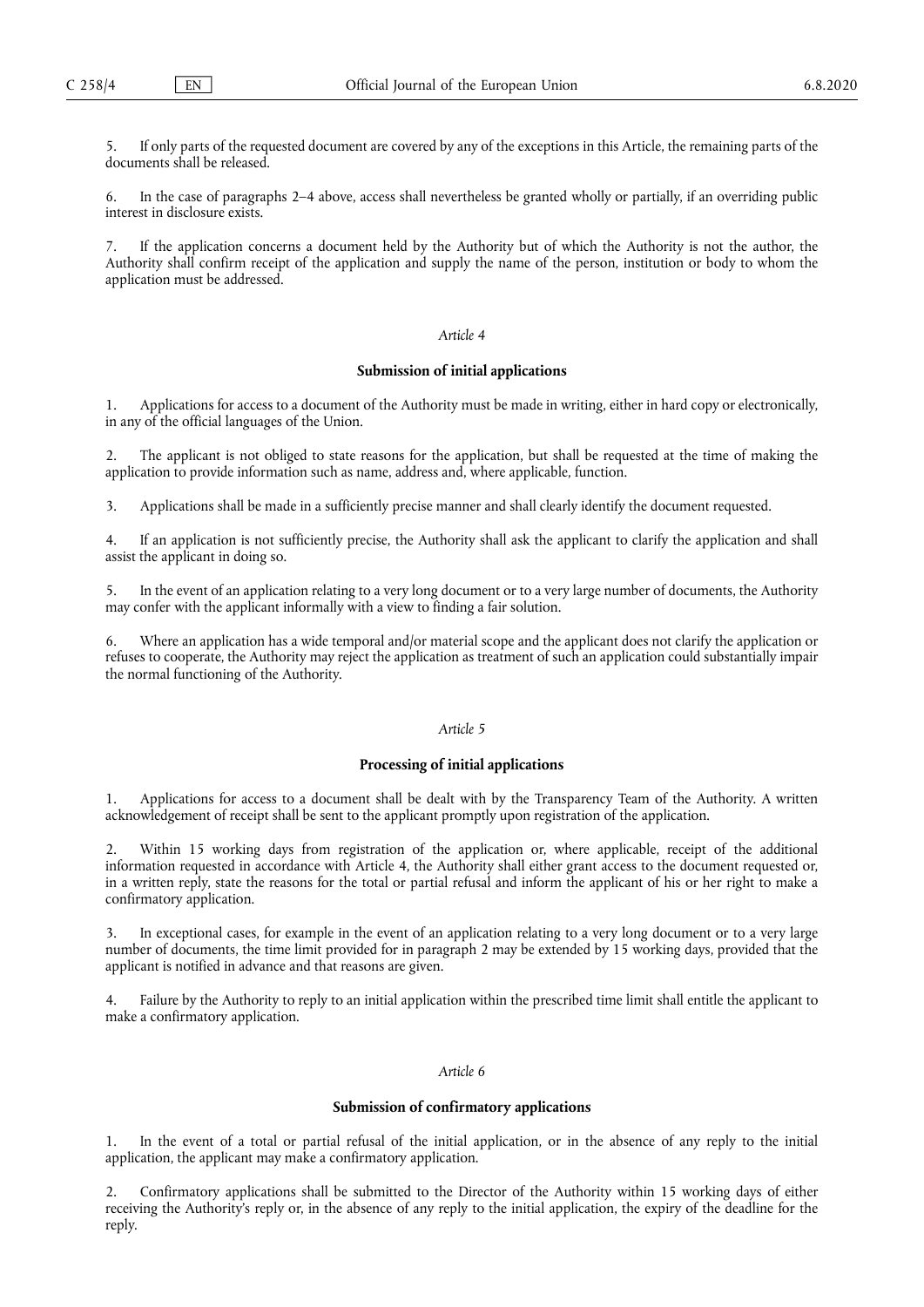## *Article 7*

## **Processing of confirmatory applications**

Within 15 working days from registration of a confirmatory application, the Authority shall either grant access to the document requested or, in a written reply, state the reasons for the total or partial refusal.

2. In the event of a total or partial refusal, the Authority shall inform the applicant of the remedies open to him or her to challenge that refusal, namely instituting court proceedings or making a complaint to the European Ombudsman, under the conditions laid down in Articles 263 and 228 of the Treaty on the Functioning of the European Union.

3. In exceptional cases, for example in the event of an application relating to a very long document or to a very large number of documents, the time limit provided for in paragraph 2 may be extended by 15 working days, provided that the applicant is notified in advance and that reasons are given.

4. Failure to reply to a confirmatory application within the prescribed time limit shall be considered as a negative reply and entitle the applicant to make use of the remedies set out in paragraph 2.

## *Article 8*

#### **Access following an application**

The Authority shall not be required, by virtue of this Decision, to create a new document or format or gather additional information at the request of the applicant.

2. The Authority shall supply copies of the documents to which access was granted in paper or electronic form. If documents are voluminous or difficult to handle, the applicant may be invited to consult the documents on the spot.

3. A fee for producing and sending copies may be charged to the applicant. This fee shall not exceed the real cost of producing and sending the copies. The applicant shall be informed beforehand of the costs and asked if he or she wishes to proceed with the application. Consultation on the spot, copies of less than 20 A4 pages and access in electronic form shall be free of charge.

4. If a document is publicly accessible, the Authority may fulfil its obligation of granting access to the requested document by informing the applicant where to obtain it.

## *Article 9*

## **Reproduction of documents**

1. Documents released in accordance with this Decision shall not be reproduced or exploited for commercial purposes without the Authority's prior written authorisation.

2. This Decision shall be without prejudice to any existing rules on copyright which may limit a third party's right to reproduce or exploit released documents.

3. The Authority shall assume no liability for any unlawful or unauthorised use, disclosure or reproduction of released documents.

# *Article 10*

## **Abusive behaviour**

The Authority shall reject applications that are abusive or artificial. This includes applications lodged by individuals using offensive or threatening language.